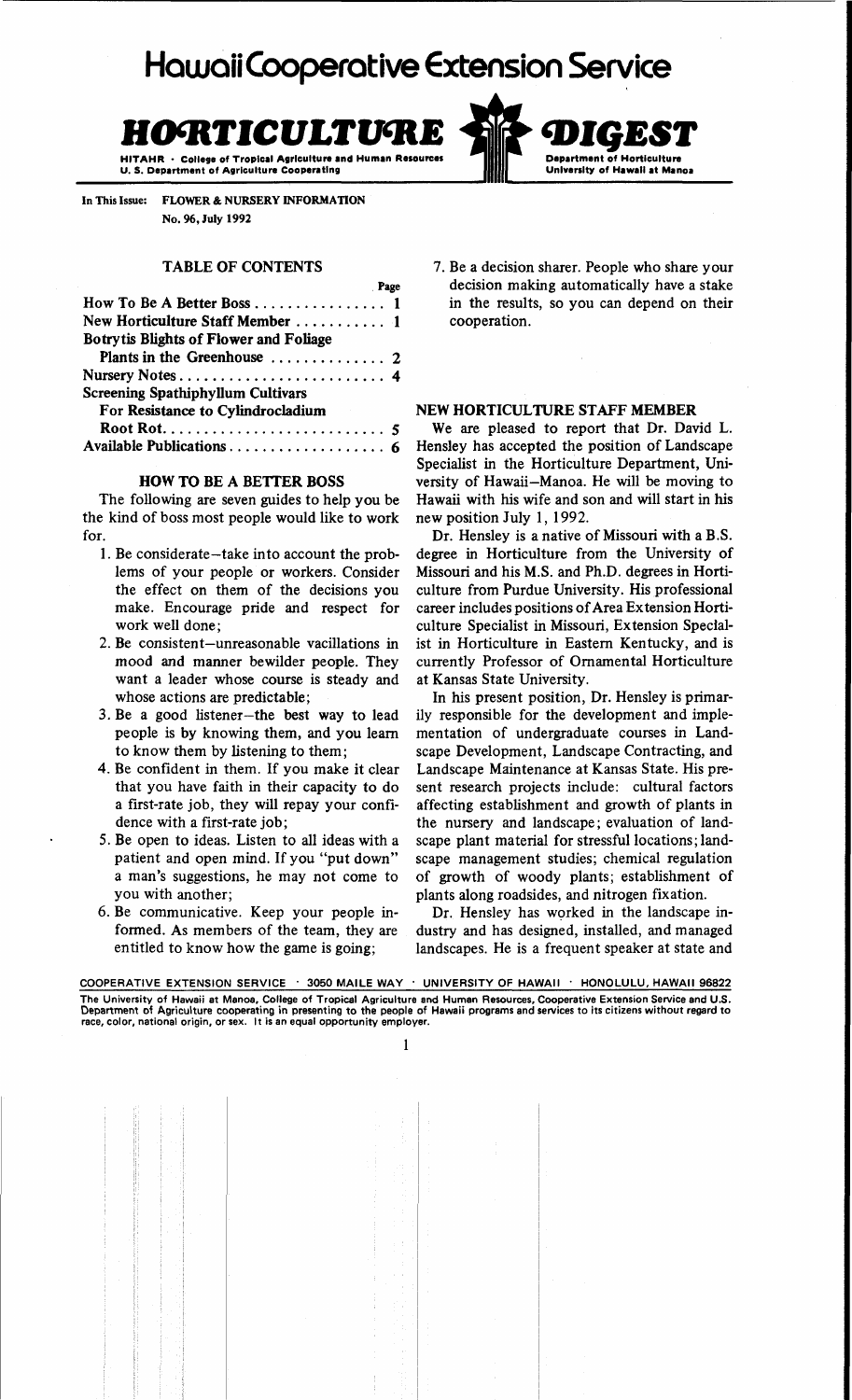regional meetings and has an extensive list of publications, both scientific and trade publication articles.

------ ----------------------------------------

### BOTRYTIS BLIGHTS OF FLOWER AND FOLIAGE PLANTS IN THE GREENHOUSE

The most commonly encountered diseases of herbaceous ornamentals are those caused by *Botry tis.* Blights (of any plant part), leaf spots, stem cankers, rots of corms, rhizomes, roots, tubers, and seeds, and damping-off of young seedlings are all symptoms of *Botrytis* diseases.

The name of the disease on a certain host sometimes describes a symptom characteristic of the disease on that host. For instance, on poinsettia, *Botrytis* causes a cutting rot as well as a bract blight. In general, all the diseases might be called *Botrytis* blight. The gray mold, describing the fungal sporulation, is also used to describe diseases caused by *Botrytis* spp.

#### Pathogen Cycle

Infection might result from germinating conidia with penetration through undamaged tissue, stomata, or wounds. Most hyphae (branched, tubelike filament) growing from either dead . plant parts of from extraneous organic matter in contact with host tissue. This organic matter serves as a "food base" for the fungus.

Conidia (asexual spores) of most *Botrytis* spp. are dry and dispersed in air currents in very large numbers over great distances. Sometimes they are dispersed in or on water droplets. Conidia in a film of water with dissolved nutrients for a minimum period (usually several hours, depending on temperature and other factors) are the basic requirement for infection. Conidia can also be dispersed by insects such as bees and aphids.

To some extent, the mycelial inocula (fungal strands) are more independent of persistent water films containing nutrients. Water does improve adherence of diseased plant parts, such as blossoms, to healthy tissue. Mycelial inocula may be minute to very large and are usually not as susceptible to environmental conditions as conidia. Pieces of wind-blown and rain-splashed plant debris containing mycelia are important dispersal propagules. Petals and whole senescent flowers, easily infected by *B. cinerea,* might drop onto healthy tissue or be dispersed by wind or rain.

#### Conditions Favorable for Disease Development

Gray mold diseases are often called "diseases of bad management." In the controllable environment of the greenhouse, this is often true. An epidemic of gray mold disease depends on a complex sequence and interaction of biological events such as the production and dispersal of various inocula, infection, pathogenesis, and pathogen survival. Each event is predisposed by different sets of environmental and agricultural factors as temperature, rainfall, humidity, crop protection, nutrition, and phenology.

Epidemics caused by *Botrytis* spp. can happen very fast in comparison with those of most other diseases. The incubation and latent periods can be very short. A conidium can be formed within eight hours after infection. Many factors are known which predispose crops to *Botrytis* diseases (Table 1). Epidemics can be controlled but only by the integration of a wide variety of crop management practices.

Generally, epidemics caused by *Botrytis* spp. occur in cool, wet, and humid weather, conditions which favor sporulation, infection, and also predispose the host. Surface wetness and temperature operate together in determining initial infection from spores.

The stage of host development is an important factor in epidemiological studies. Typically, *Botrytis* diseases are those of older, and especially senescent, tissues. In many greenhouse crops, young tissues, such as bedding plant seedlings or newly harvested cuttings, are very susceptible. Between these two extremes there is normally a period of relative resistance when epidemics are rare.

Many factors might predispose plants to *Botry tis* diseases. Overirrigation of cuttings, excessive nitrogen fertilization, crop shading, shelter from the drying effects of greenhouse fan systems, spacing of plug seedlings or cuttings, high relative humidity in the greenhouse, and dense growth of stock plants are only some examples of predisposing factors.

#### Disease Control

Even though *Botrytis* diseases can be controlled in many ways, they remain among the most economically destructive diseases in the greenhouse. Control of these fungi is difficult because they can attack crops at almost any stage in their growth and they can infect all plant parts. *Botrytis cinerea* occurs on a wide range of living cultivated and wild host species as well as persisting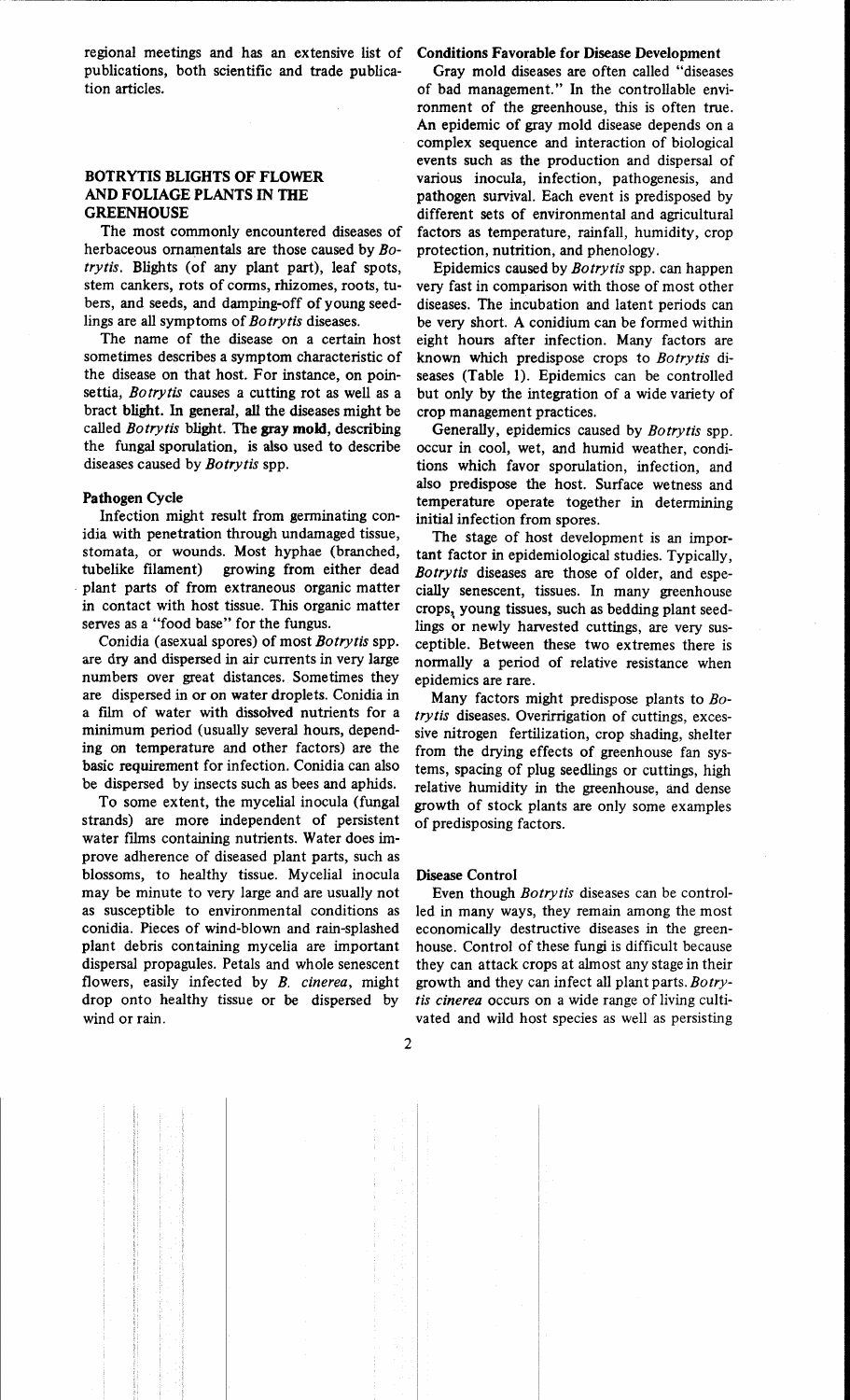# Table 1. Some factors which have been reported to definitely predispose plants to *Botrytis* disease epidemics.

| <b>Predisposing Factor</b>                                                                                 | Host                                                             |
|------------------------------------------------------------------------------------------------------------|------------------------------------------------------------------|
| Old, senescent tissue                                                                                      | Any rapidly drying floral part<br>or any aging vegetative tissue |
| Frost                                                                                                      | All frost-damaged tissue                                         |
| Low temperature                                                                                            | Gladiolus corms                                                  |
| Wounds (caused by any agent)<br>windblown sand, sun, hail,<br>fungal lesions, rapid water<br>intake        | Most crops, especially grapes                                    |
| Crop fertilizers (deficiencies<br>and excesses of) N, P, K, Mg, Ca                                         | Many crops, strawberries                                         |
| Atmospheric pollutants such as<br>ozone                                                                    | Geranium, poinsettia                                             |
| Ethylene                                                                                                   | Cut-flowers, especially<br>carnations                            |
| Pesticides and growth<br>fungicides:<br>regulators:<br>ethylene-bisdithiocarbamate<br>(EBDC), maneb, zineb | Tomato, grapes                                                   |
| Insecticides                                                                                               | Snapdragon                                                       |
| Chloropropham                                                                                              | Tulip                                                            |
| Microorganisms, epiphytic<br>organisms, parasitic<br>microorganisms, such as<br>Puccinia antirrhini        | Snapdragon                                                       |
| Corynebacterium zonale                                                                                     | Geranium                                                         |
| <b>Mites</b>                                                                                               | African violet                                                   |

on dead plant material. Thus, it presents a constant threat of infection.

Fungicides. In the early 1960s, chemical control was greatly enhanced by the introduction of systemic fungicides benomyl (Benlate OF or Tersan 1991 OF), thiophanate-methyl (Cleary's 3336), and carbendazim. These chemicals were extremely toxic to *Botrytis* spp. and were superior to the standard protectant fungicides such as captan and dichloran (Botran). The level of disease control was significant, but the development of tolerance by *Botrytis* spp. to benzimidazole fungicides was a serious setback. Following the

emergence of resistance to benzimidazoles, dicarboximide fungicides iprodione, (Chipco 26019) and vinclozolin (Ornalin) have been used widely for control of *Bo try tis* diseases on many crops. Recently dicarboximide-insensitive isolates of *B. cinerea* have been found. Chlorothalonil (Daconil 2787 or Exotherm Termil is also widely used and serves to counter this resistance. Some of the newer ergosterol biosynthesis inhibiting (EBI) fungicides might prove to be useful in the future.

Environmental controls. The greenhouse environment can be manipulated to promote condi-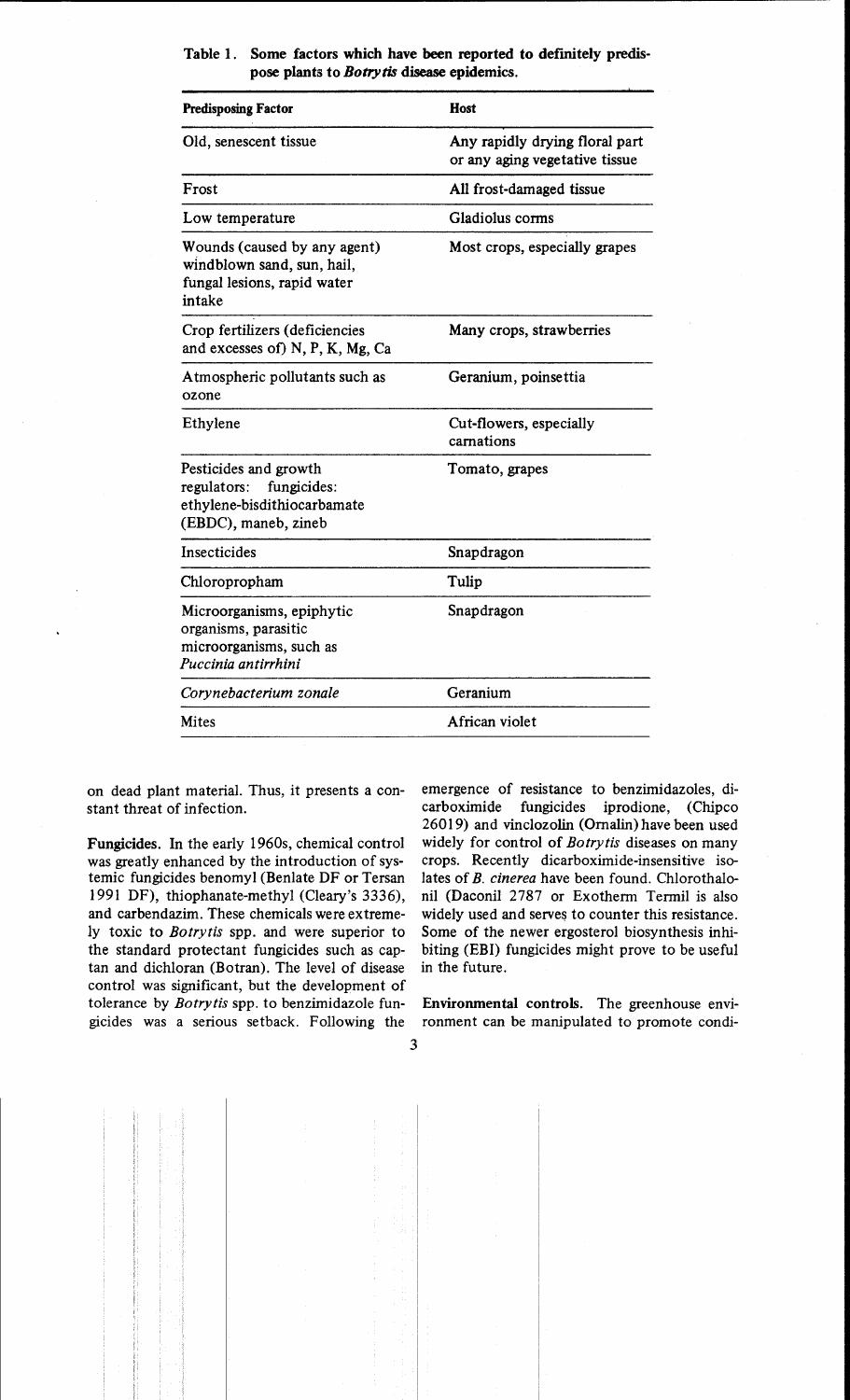tions unfavorable for infection. Relative humidity can be reduced by increasing the temperature and venting at the end of the day. Air circulation over and through the crop fertilization planned to avoid lush vegetative growth, cultural practices such as irrigation method, spacing, and sanitation (including removal of weed hosts as well as debris) are all measures that can contribute to control by reducing the inoculum and creation environmental conditions less suitable for infection of plants.

In producing a crop in the greenhouse, the following measures can generally be applied to all ornamentals:

- 1. Before crop production is initiated, remove and destroy all diseased plants or parts and all plant debris and weeds. Continue sanitation practices throughout production.
- 2. Use disease-free seeds, plants, stock plants, or propagating stock as bulbs, corms, tubers, rhizomes.
- 3. Handle all plants carefully during transplanting to avoid damaging any tissue.
- 4. Irrigate the growing medium without wetting the foliage. Overhead irrigation is not satisfactory. Not only does it wet the leaves, but it also jars the plants. This has been shown in geranium crops to release a great number of spores into the air.
- 5. Space plants with leaves not touching so that air circulation over all the plant surfaces is possible.
- 6. Keep the relative humidity as low as practical. Evacuate warm, moist air in the evening and replace it with cool dry air. This cool dry air should be heated, reducing the relative humidity and thus the tendency for condensation of water onto plant parts.
- 7. Apply protective fungicides thoroughly and in anticipation of the concurrence of developing inoculum and susceptible plant growth in the greenhouse. Continue on an appropriate schedule as long as the weather remains cool and dry. With some crops it might be possible to apply fungicides after blossoms open.

C. C. Powell The Ohio State University

Reprinted from the Ohio Florists' Association Bulletin, Number 733, November 1990.

# **NURSERY** NOTES

## *HERE'S AN IDEA YOU CAN SELL: FLORAL BEA UTIFICATION PROJECTS REDUCE CRIME*

When the Wisconsin Department of Transportation launched a beautification project and began landscaping rest areas and tourist information centers with flowers, it got results it did not expect. Vandalism at the rest areas, which previously occurred frequently, has all but stopped. State transportation officials had other reasons for landscaping the sites, but they theorize that flowers make the buildings and grounds warmer and more personal. While vandals willingly deface and damage cold impersonal structures, they may be induced by the flowers to identify with the rest areas and respect them.

The Horticultural Helper

### *CORNELL FINDS BAKING SODA EFFECTIVE IN FUNGUS CONTROL*

A solution of common baking soda has been found to control some fungal diseases in roses. According to research conducted at Cornell, a baking soda mixture was found effective in controlling powdery mildew and blackspot on roses. "It's not uncommon for fungal diseases to develop a tolerance to fungicides," plant pathologist Kenneth R. Horst explains. "With all the concerns over chemicals in the garden and greenhouse, we were interested in finding an effective, environmentally safe and inexpensive treatment for economically important plant diseases". Who knows what "pantry power" might be used for in the future?

NYSFI Update

#### *ARALIA NAME CHANGES*

Authors at the Missouri Botanic Garden have recently reviewed the nomenclature of some cultivated tropical Old World and Pacific Araliaceae an brought it into agreement with contemporary taxonomic concepts of the family. Some changes for some of the commonly grown Aralia in Hawaii are:

OLD NAME Brassaia actinophylla Dizygotheca elegantissima Tupidanthas pueckleri Polyscias fllicifolia Polyscias balforiana

NEW NAME Schefflera actinophylla Schefflera elegantissima Schefflera pueckleri Polyscias cumingiana

Polyscias scutellaria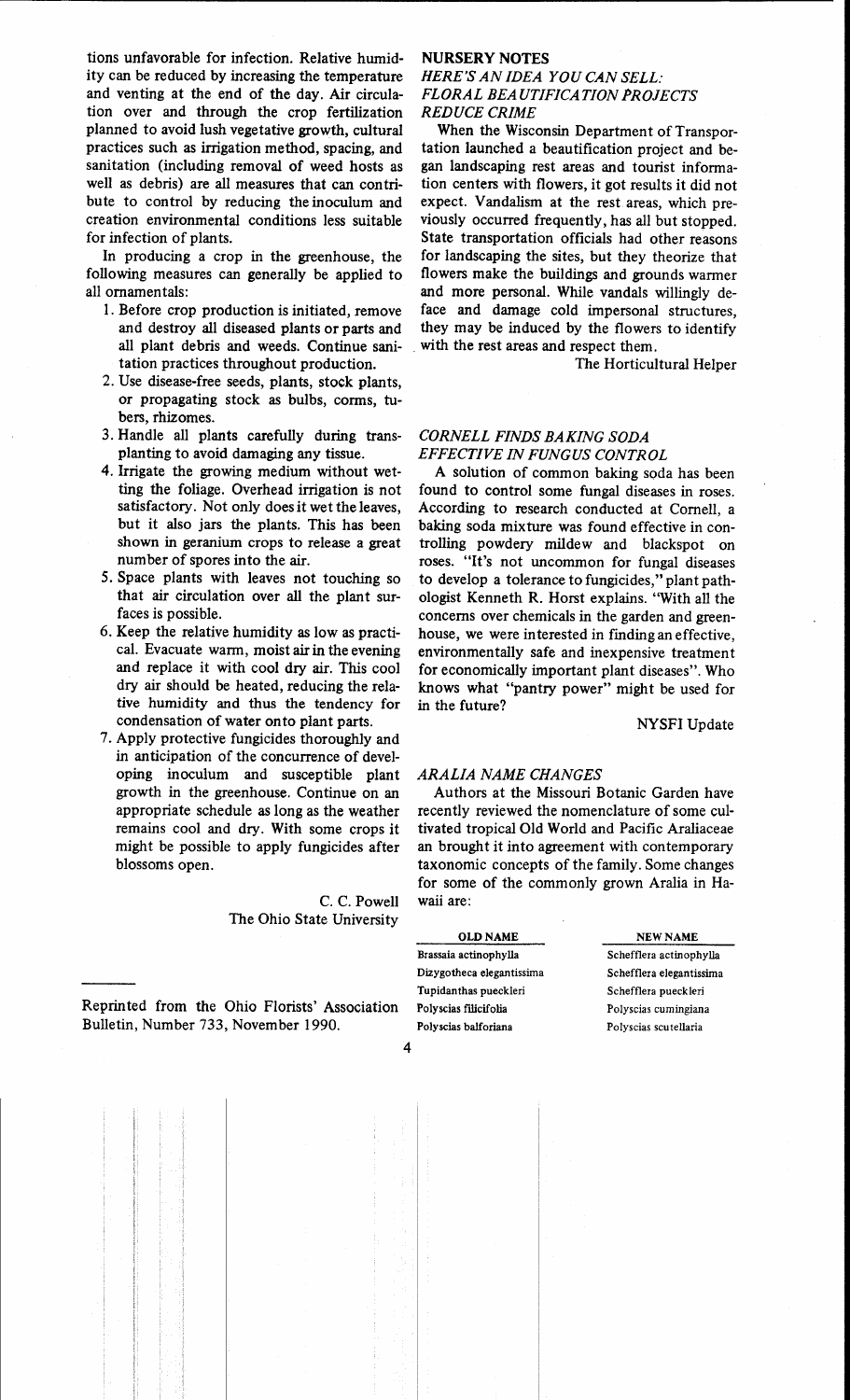### *A GROWTH INDUSTRY*

Statistics from "Production and Marketing of Floriculture and Environmental Horticulture Products: A Statistical Review, 1960-1988" released by the Commodity Economics Division of the U.S. Department of Agriculture's Economic Research Service shows that the greenhouse/nursery industry is one of the fastest growth sectors in agriculture in the United States, with an average annual increase of 10 percent.

# SCREENING SPATHIPHYLLUM CULTIVARS FOR RESISTANCE TO CYLINDROCLADIUM ROOT ROT

Cylindrocladium spathiphylli causes severe root rot of spathiphyllum and damping-off of young spathiphyllum plants. Losses to this pathogen vary widely and disease levels may be low and chronic or on an epidemic scale in commercial nurseries. Fungicides are available to reduce infection rates but plants with more than 30% root rot rarely recover, even with therapeutic fungicidal applications.

Several cultivars of spathiphyllum were screened for resistance to C. *spathiphylli.* These included 'Tasson', 'Queen Amazonica', 'Wendlandii', 'W allisii', 'Clevelandii Merry', 'Clevelandii

White Lady', 'Silver Streak', and 'Mini', obtained from Lyon Arboretum or Florida. All cultivars were highly susceptible to *Cylfndrocladium* except for 'Mini' and 'Silver Streak'. Typically, 4 weeks after inoculation \\ith C. *spathiphylli,*  susceptible plants of cultivars such as 'Tasson' were dead or exhibited 90 to 100% root rot with severe corm rot. The cultivar 'Mini' showed slight resistance with 80% root rot and moderate corm rot. The foliage remained green in spite of the severe root rot at 4 weeks.

'Silver Streak', obtained from Lyon Arboretum, was the only cultivar showing good resistance or high tolerance. Four weeks after inoculation, less than 10% of the roots were rotted.

Recently, 'Leprechaun', a cultivar donated by Hawaiian Sunshine Nursery was tested and it also showed tolerance *toCylindrocladium* (Fig. I). Root rots developed very Slowly and corms had very few lesions. Two months following inoculation, most of the plants showed less than 50% root rot and tops remained green and turgid.

It is anticipated that with application of clean culture practices and supplemental fungicide use Cylindrocladium root rot can be effectively controlled in 'Silver Streak' and 'Leprechaun'.

> J. Y. Uchida, P. S. Yahata, C. Y. Kadooka, and M. Aragaki



Figure 1. Healthy *Spathiphyllum* cv. 'Leprechaun' (top row) and diseased *Spathiphyllum* cv. 'Tasson' (bottom row). All plants were inoculated with *Cylindrocladium* 3 weeks before photography.